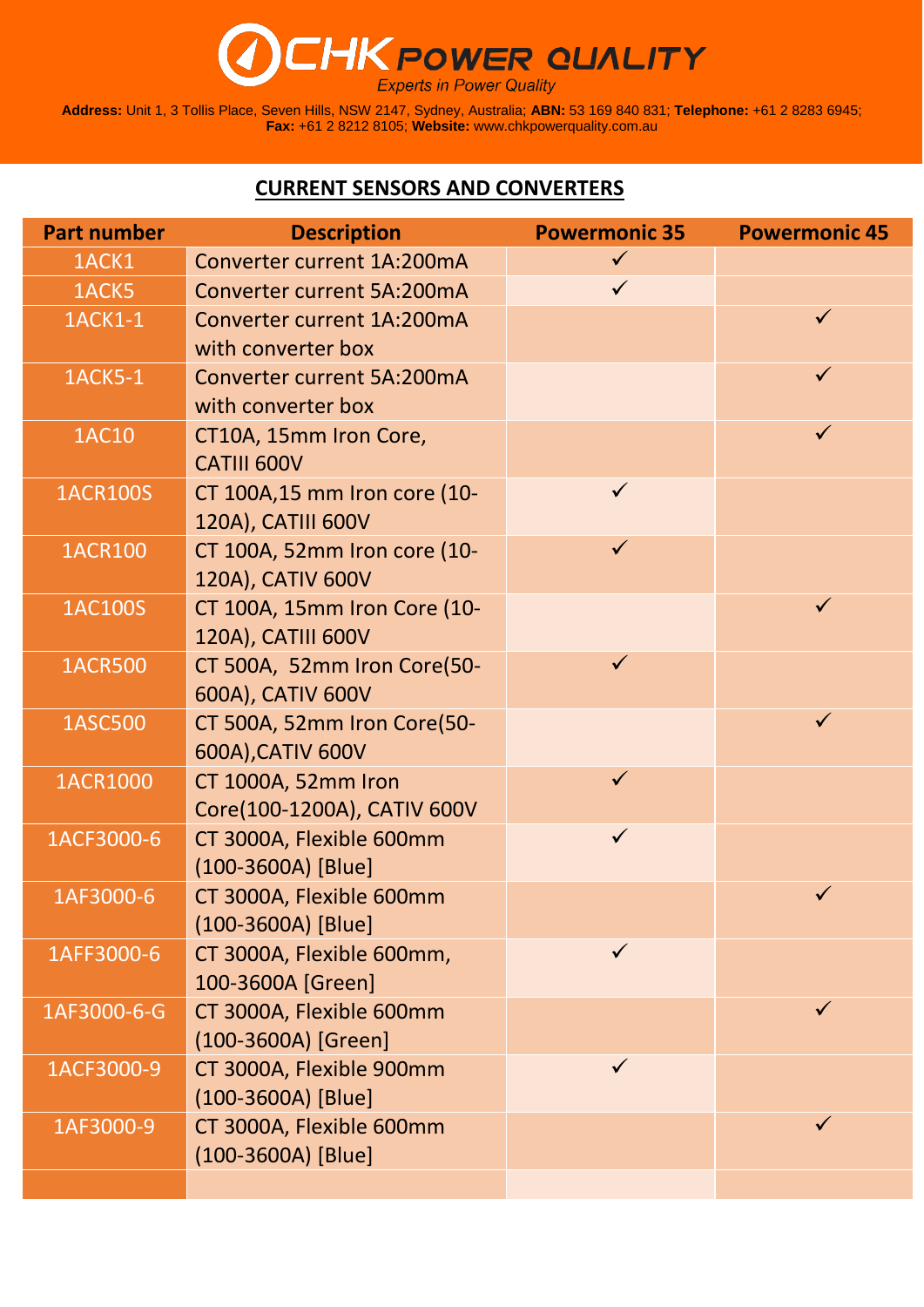## **POWER QUALITY**

**Address:** Unit 1, 3 Tollis Place, Seven Hills, NSW 2147, Sydney, Australia; **ABN:** 53 169 840 831; **Telephone:** +61 2 8283 6945; **Fax:** +61 2 8212 8105; **Website:** [www.chkpowerquality.com.au](http://www.chkpowerquality.com.au/)

| <b>Part number</b> | <b>Description</b>                           | <b>Powermonic 35</b> | <b>Powermonic 45</b> |
|--------------------|----------------------------------------------|----------------------|----------------------|
| 1AF500-6*          | CT 500A, Flexible 600mm (30-<br>500A) [Red]  |                      |                      |
| 1AFF500-0.55       | <b>Flexible current sensor 500A</b><br>[Red] |                      |                      |
| 1AF500-0.55        | <b>Flexible current sensor 500A</b><br>[Red] |                      |                      |

\* Custom Flexible CT

#### **VOLTAGE LEADS AND ATTACHMENTS**

| <b>Part number</b> | <b>Description</b>                                                     | <b>Powermonic 35</b> | <b>Powermonic 45</b> |
|--------------------|------------------------------------------------------------------------|----------------------|----------------------|
| 1APC4              | Single phase power<br>lead                                             | $\checkmark$         |                      |
| 1APC5              | Single phase power<br>lead                                             |                      | $\checkmark$         |
| 1AVL3              | 3-Wire (Delta) voltage cable<br>assembly to fused end                  | $\checkmark$         |                      |
| 1AVL4C2            | 4 wire voltage lead(3P+N) fused<br>assembly with large clamps          | $\checkmark$         |                      |
| 1AVL4              | 4 wire voltage lead (3P+N)<br>assembly to fused end                    | $\checkmark$         |                      |
| 1AAC4BC            | Banana plug fused attachment<br>(3P+N) with smalls clamps for<br>1AVL4 | $\checkmark$         |                      |
| 1AAC4TE            | Tinned end fused attachment<br>for 1AVL4                               | $\checkmark$         |                      |
| 1AVL4-AC4BC        | 4 wire voltage lead (3P+N)<br>fused assembly with small<br>clamps      | $\checkmark$         |                      |
| 1AAC1NCL/BK        | Black voltage large clamp lead<br>assembly                             | $\checkmark$         |                      |
| 1AAC1NCL/BU        | Blue voltage large clamp lead<br>assembly                              | $\checkmark$         |                      |